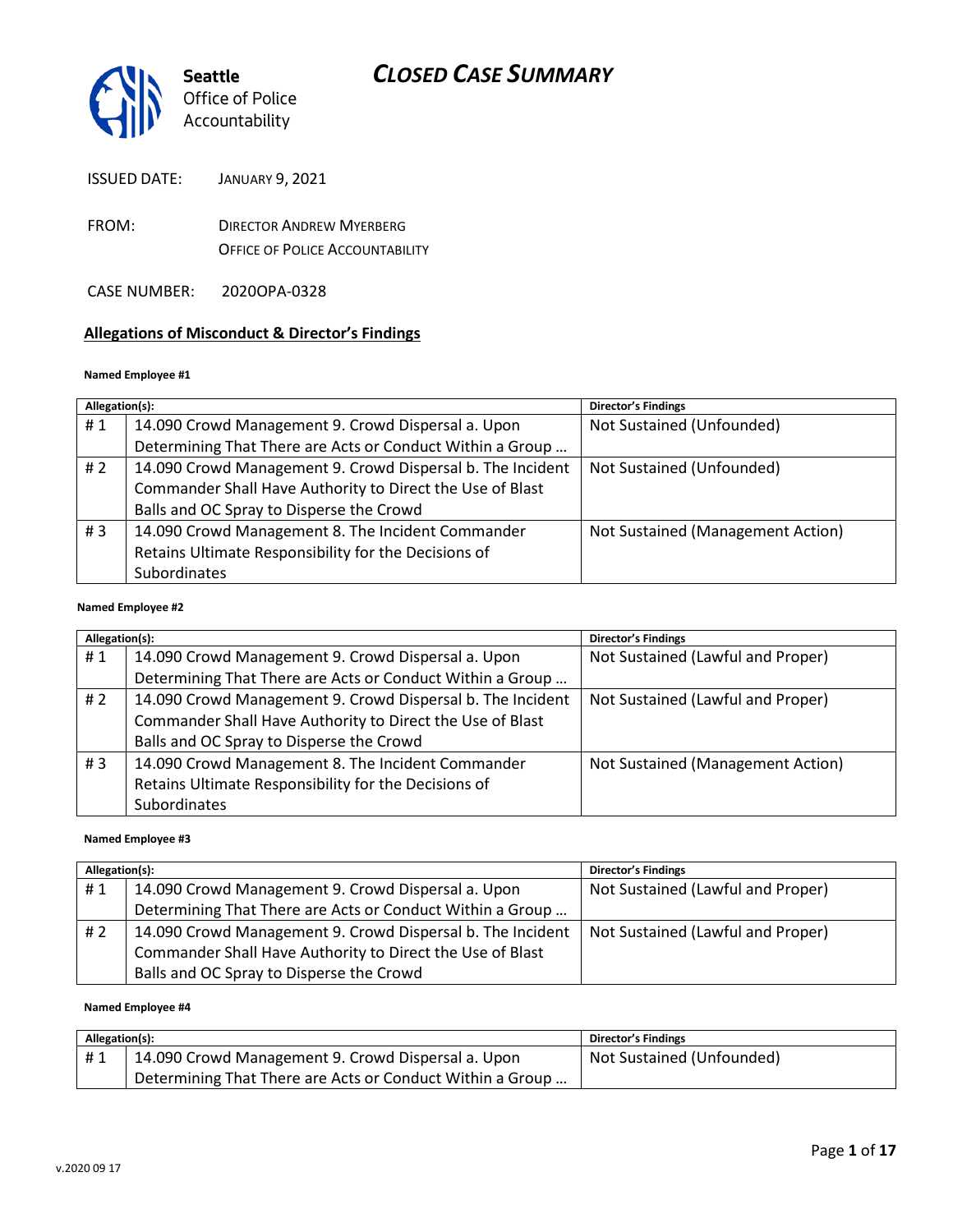

OPA CASE NUMBER: 2020OPA-0328

| #2 | 14.090 Crowd Management 9. Crowd Dispersal b. The Incident   Not Sustained (Unfounded) |  |
|----|----------------------------------------------------------------------------------------|--|
|    | Commander Shall Have Authority to Direct the Use of Blast                              |  |
|    | Balls and OC Spray to Disperse the Crowd                                               |  |

#### **Named Employee #5**

| Allegation(s): |                                                            | <b>Director's Findings</b>        |
|----------------|------------------------------------------------------------|-----------------------------------|
| #1             | 14.090 Crowd Management 9. Crowd Dispersal a. Upon         | Not Sustained (Lawful and Proper) |
|                | Determining That There are Acts or Conduct Within a Group  |                                   |
| # 2            | 14.090 Crowd Management 9. Crowd Dispersal b. The Incident | Not Sustained (Lawful and Proper) |
|                | Commander Shall Have Authority to Direct the Use of Blast  |                                   |
|                | Balls and OC Spray to Disperse the Crowd                   |                                   |

#### **Named Employee #6**

| Allegation(s): |                                                            | <b>Director's Findings</b> |
|----------------|------------------------------------------------------------|----------------------------|
| #1             | 14.090 Crowd Management 9. Crowd Dispersal a. Upon         | Not Sustained (Unfounded)  |
|                | Determining That There are Acts or Conduct Within a Group  |                            |
| # 2            | 14.090 Crowd Management 9. Crowd Dispersal b. The Incident | Not Sustained (Unfounded)  |
|                | Commander Shall Have Authority to Direct the Use of Blast  |                            |
|                | Balls and OC Spray to Disperse the Crowd                   |                            |

#### **Named Employee #7**

| Allegation(s): |                                                            | <b>Director's Findings</b> |
|----------------|------------------------------------------------------------|----------------------------|
| #1             | 14.090 Crowd Management 9. Crowd Dispersal a. Upon         | Not Sustained (Unfounded)  |
|                | Determining That There are Acts or Conduct Within a Group  |                            |
| # 2            | 14.090 Crowd Management 9. Crowd Dispersal b. The Incident | Not Sustained (Unfounded)  |
|                | Commander Shall Have Authority to Direct the Use of Blast  |                            |
|                | Balls and OC Spray to Disperse the Crowd                   |                            |

#### **Named Employee #8**

| Allegation(s): |                                                                  | Director's Findings          |
|----------------|------------------------------------------------------------------|------------------------------|
| #1             | 8.300-POL-10 Use of Force - Blast Balls 1. Only Officers Who     | Not Sustained (Inconclusive) |
|                | Have Completed Department Blast Ball Training are Permitted      |                              |
|                | to Deploy Blast Balls                                            |                              |
| #2             | 8.300-POL-10 Use of Force - Blast Balls 3. Officers May Use      | Not Sustained (Inconclusive) |
|                | Blast Balls Only When Such Force is Objectively Reasonable,      |                              |
|                | Necessary, and Proportional                                      |                              |
| # $3$          | 8.300-POL-10 Use of Force - Blast Balls 4. When Feasible,        | Not Sustained (Inconclusive) |
|                | Officers Will Not Deploy Blast Balls Until a Dispersal Order Has |                              |
|                | Been Issued to the Crowd []                                      |                              |
| #4             | 8.300-POL-10 Use of Force - Blast Balls 5. Officers Must Justify | Not Sustained (Inconclusive) |
|                | Each Separate Blast Ball Deployment                              |                              |
| #5             | 8.300-POL-10 Use of Force - Blast Balls 6. Officers Are          | Not Sustained (Inconclusive) |
|                | Required to Report the Use of Blast Balls, Regardless of         |                              |
|                | Whether a Subject is Struck                                      |                              |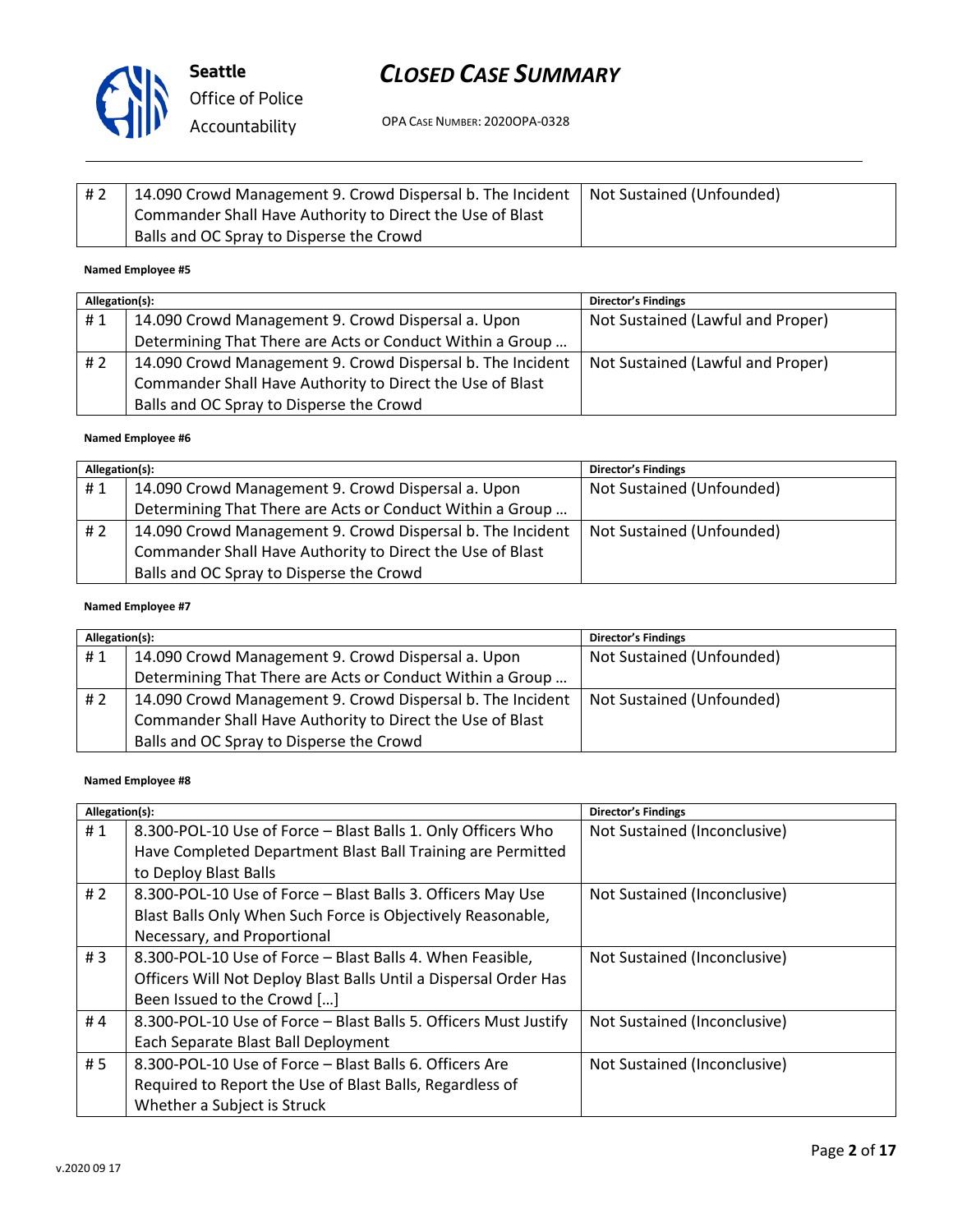

OPA CASE NUMBER: 2020OPA-0328

| # 6 | 8.300-POL-10 Use of Force - Blast Balls 7. As Soon As<br>Reasonably Possible, Officers Will Request and/or Render<br>Medical Aid []                         | Not Sustained (Inconclusive) |
|-----|-------------------------------------------------------------------------------------------------------------------------------------------------------------|------------------------------|
| #7  | 14.090 - Crowd Management 10. Officers May Make Individual<br>Decisions to Deploy OC Spray, and Blast Balls Consistent with<br>Title 8 - Use-of-Force a & b | Not Sustained (Inconclusive) |

#### **Named Employee #9**

| Allegation(s): |                                                            | <b>Director's Findings</b> |
|----------------|------------------------------------------------------------|----------------------------|
| #1             | 14.090 Crowd Management 9. Crowd Dispersal a. Upon         | Not Sustained (Unfounded)  |
|                | Determining That There are Acts or Conduct Within a Group  |                            |
| #2             | 14.090 Crowd Management 9. Crowd Dispersal b. The Incident | Not Sustained (Unfounded)  |
|                | Commander Shall Have Authority to Direct the Use of Blast  |                            |
|                | Balls and OC Spray to Disperse the Crowd                   |                            |
| #3             | 14.090 Crowd Management 8. The Incident Commander          | Not Sustained (Unfounded)  |
|                | Retains Ultimate Responsibility for the Decisions of       |                            |
|                | <b>Subordinates</b>                                        |                            |

### *This Closed Case Summary (CCS) represents the opinion of the OPA Director regarding the misconduct alleged and therefore sections are written in the first person.*

#### **EXECUTIVE SUMMARY:**

Numerous complaints alleged that, in late May and early June of 2020, SPD commanders authorized the deployment of blast balls and CS gas to disperse peaceful demonstrations, and that this constituted excessive force.

#### **SUMMARY OF INVESTIGATION:**

This case arises out of the demonstrations that occurred within Seattle and across the nation in the wake of the killing of George Floyd by a Minneapolis Police Officer. These protests were unprecedented in scope and were directed at law enforcement. While most demonstrators protested peacefully, some demonstrations, especially during the early days of the protests and during nighttime hours, devolved into violence, property destruction, and looting.

This investigation covers the events of May 30, 2020, June 2, 2020, and June 7, 2020. OPA received numerous complaints about the decisions by SPD commanders to disperse crowds of demonstrators on these days. Because the incidents concern the same policies, and the decisions to disperse crowds rested on essentially the same justifications in each discrete instance, OPA made the decision to investigate and reach findings on them collectively. For the sake of clarity, OPA summarizes each incident below. Where appropriate, OPA examines different crowd dispersal decisions on each date in separate sections. For the sake of clarity and concision, OPA did not summarize interviews with each of the Named Employees, but rather summarized their written and interview statements as part of the incident narrative.

#### **A. May 30 Dispersals (Downtown)**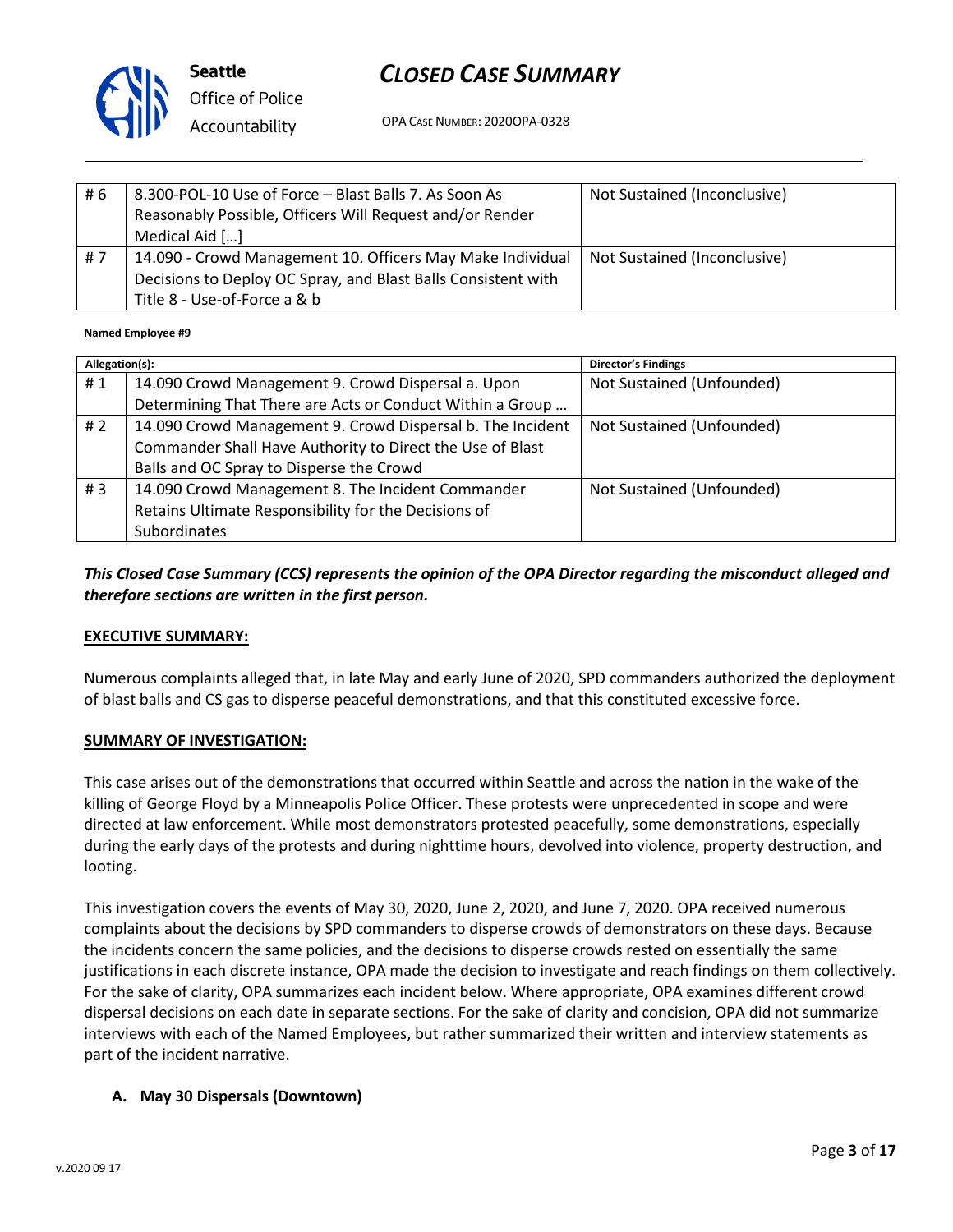OPA CASE NUMBER: 2020OPA-0328

On May 30, the second full day of protests in Seattle, significant crowds gathered in the downtown core. Based on SPD reports and OPA's analysis, the total number of people gathered in one location at times reached approximately 10,000 individuals. This was among the largest demonstration crowds recorded during the summer protests and, indeed, in recent Seattle history outside of the 1999 WTO protests.

On this date, SPD's Incident Action Plan (IAP) designated an SPD Captain, Named Employee #2 (NE#2), as the Incident Commander. In addition to the Captain, an Assistant Chief, Named Employee #1 (NE#1), was present in the Seattle Police Operations Center (SPOC). Several Lieutenants commanded discrete SPD units deployed throughout the City. The demonstrations at issue here centered on two main areas: the Seattle Civic Center, including SPD Headquarters on 5th and Cherry and the King County Administration Building on 4th Avenue, and the Pike/Pine Corridor between 3rd and 5th Avenue. The incident involved groups moving between these two locations as well as discrete dispersal orders at both.

### *I. Initial Incident Response*

Demonstration activity was ongoing throughout the day. The SPD radio log indicated that by 12:20 p.m. there were approximately 1,000 people gathered at SPD headquarters. Approximately 50 SPD officers were staged in that location to manage the demonstration and were arrayed on the west side of the building. The radio log reported at least three individuals armed with firearms and a significantly escalated crowd. Over the next hour, there was significant intermixing of the Pike/Pine Corridor crowd and that at SPD headquarters. At approximately 1:14 p.m., a "large group" was reported moving south, and NE#2, the Incident Commander, directed that bikes deploy across the intersection to manage the crowd, divert it, and otherwise delay it from joining the group already at SPD headquarters. During this march, a significant number of rocks and bottles were thrown, and the SPD radio log reflected that several officers were injured. Specifically, officers reported that rocks and bottles were being thrown at approximately 2:04 p.m. in the vicinity of Madison and Cherry streets.

Named Employee #4 (NE#4), a Lieutenant, was assigned to command the bicycle units deployed downtown that day. Her units were tasked with escorting marching protesters, preventing them from marching against traffic, and attempting to direct them away from the highway. Ultimately, NE#4 and a group of foot officers formed a police line at 6th and Stewart. Bicycle officers were, at this time, operating independently and separated by groups of protesters from NE#4 and the foot officers. It appeared that at least some bicycle officers were diverted to manage the demonstration activity at SPD headquarters.

Shortly thereafter, Named Employee #5 (NE#5), another Lieutenant, arrived at 6th and Stewart. NE#5 began coordinating with NE#4 as well as with mutual aid from Washington State Patrol and other agencies. Bellevue bicycle officers arrived as well. As Bellevue bikes were arriving, an SPD officer broadcast over the air that protesters were pushing on the line at 7th and Pine.

#### *II. Crowd Dispersals in Pike/Pine Corridor*

NE#5 ordered Bellevue bikes and all bicycle units not currently engaged in crowd control to move to 7th and Pine and did so himself. As he arrived at 7th and Pine, a significant amount of debris was visible in the roadway consistent with previous property destruction and thrown objects. Once arrived, NE#5 began developing a plan with officers to control the scene. He asked officers on scene if a dispersal order had already been given, and officers confirmed that it had but that the crowd did not disperse.



**Seattle**

*Office of Police Accountability*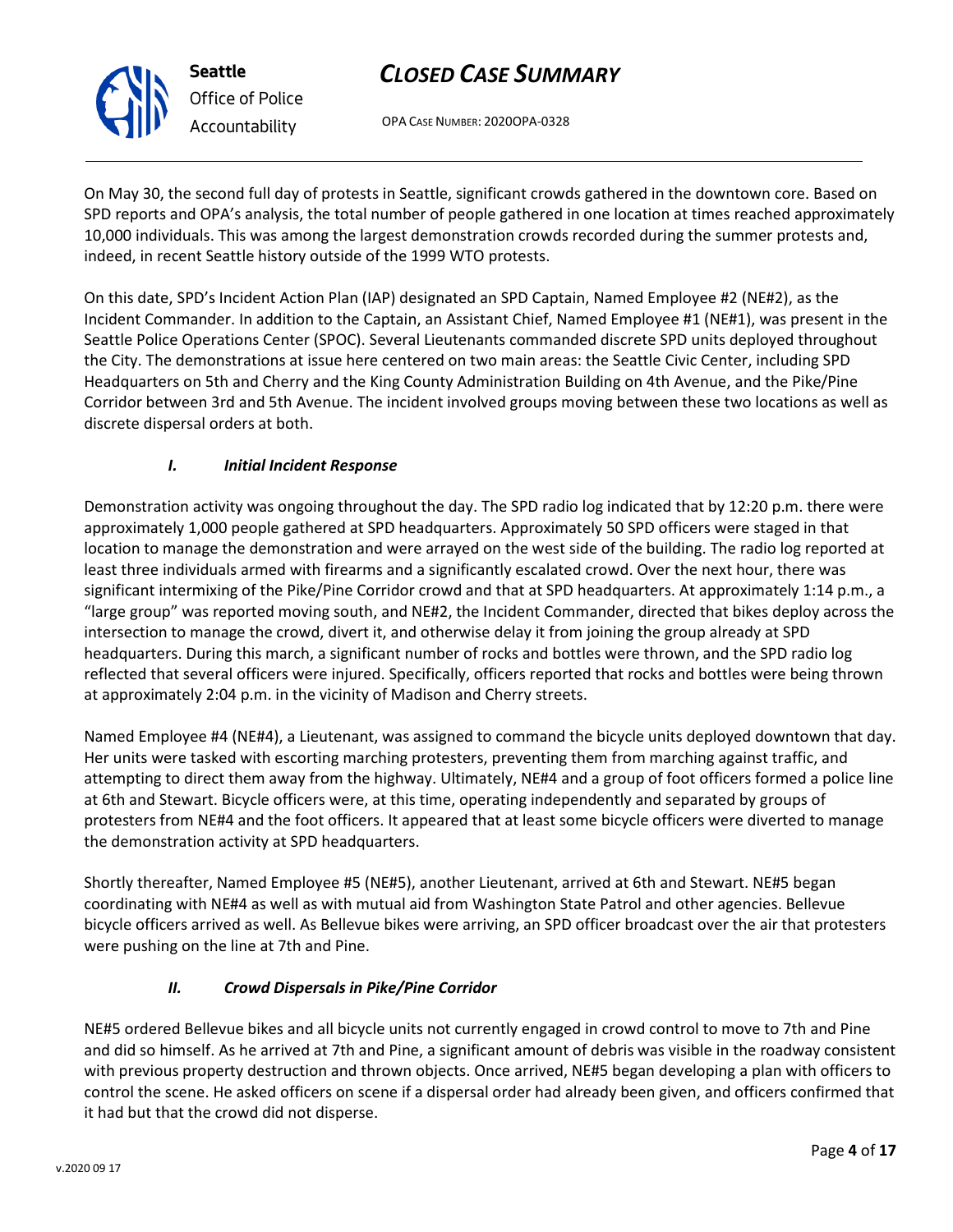Reports came in that a vehicle had been driven into a jewelry store on 3rd and that looting was underway. NE#5 dispatched a bike squad to that location and requested other bike units to converge on Westlake. NE#2, the Incident Commander, directed bike units to combine into a mobile task force. NE#5 directed sergeants at 4th and Pine to assemble squads to patrol downtown and respond to incidents of looting. He advised SPOC and NE#2 of the decision to conduct anti-looting patrols and stated that his intention was to prevent large crowds from gathering so that no more large-scale destruction would take place. For the next several minutes, NE#5 continued to direct squads in the downtown core over radio. In large part, NE#5's directives were purposed to prevent the crowd from concentrating again and to respond to individual reports of looting.

NE#5 and NE#4 made the decision to go mobile and monitor the situation from their bicycles. He and NE#4 discussed whether they would be able to provide security for all downtown establishments, and NE#4 determined

### *CLOSED CASE SUMMARY*

OPA CASE NUMBER: 2020OPA-0328

On NE#5's BWV, improvised barricades were visible and on-scene supervisors were reporting rocks and bottles being thrown at the officers stationed facing the barricades. On NE#5's signal, officers deployed blast balls and NE#5 directed the bicycle squads to advance. Bicycle units advanced in a leap-frog pattern for several blocks, with NE#5 directing them to keep going because whenever they stopped, officers began taking rocks and bottles. NE#5 directed his line to hold at 9th and Pine where BWV indicated that individuals in the remaining crowd continued to throw projectiles at officers. It also showed members of the crowd breaking into a nearby construction site. NE#5 directed officers to deploy CS canisters over the crowd and push them east across I-5. The crowd largely dispersed, and bike officers held at 10th and Pine.

Subsequently a crowd began to gather on 9th, facing the rear of officers' position on the intersection of 9th and Pine. NE#5 decided to push that group south toward Pike. NE#5 ordered the use of CS gas and reported that he was pushing the crowd south and west. Officers went on air to report breaking windows and property destruction on 5th, 6th, and 7th Avenues, and NE#5 directed foot officers to push west on Pine. When he reached 5th and Pine, NE#5 called bicycle units in to assist and performed a push south on 5th. He and other officers reported "significant" property damage occurring over air including reports of a car being burned at 4th and Pike. Once SWAT and bicycle officers arrived, NE#5 directed the officers to push south and west. He continued directing officers south and westward toward the large car fire on 4th and Pike.

Over the next several minutes, NE#5 directed units by radio to clear the intersection in order to allow the Seattle Fire Department to respond to extinguish the fire. BWV showed that at least two cars were actively burning at 4th and Pike when NE#5 arrived. He continued to direct officers to keep the crowd back and to push north, noting approximately 500 people gathered in the Westlake area. Simultaneously, NE#2, the incident commander, broadcast reports of looting and property damage at the Target and Nike Town stores on 3rd and 6th Avenues, respectively.

NE#5 moved up to join SWAT, King County, and bikes at Westlake. Based on use of force statements of officers on the line, individuals in the crowd threw "rocks, chunks of concrete, fire extinguishers" and other debris, as well as frozen and glass bottles. In a statement, Named Employee #7 (NE#7), who was assigned to command a platoon of bicycle officers, stated that he observed significant violence, including the operation of devices used for launching objects at the police line, such as the fire extinguisher. NE#7 characterized the level of crowd violence at this point as greater than the WTO protests in 1999. NE#2, the Incident Commander, gave a dispersal order that was audible on NE#5's BWV. Subsequently, NE#5 gave the go order, and less lethal munitions including blast balls were deployed. He directed officers to keep pushing north to prevent the crowd from re-concentrating.



**Seattle** *Office of Police Accountability*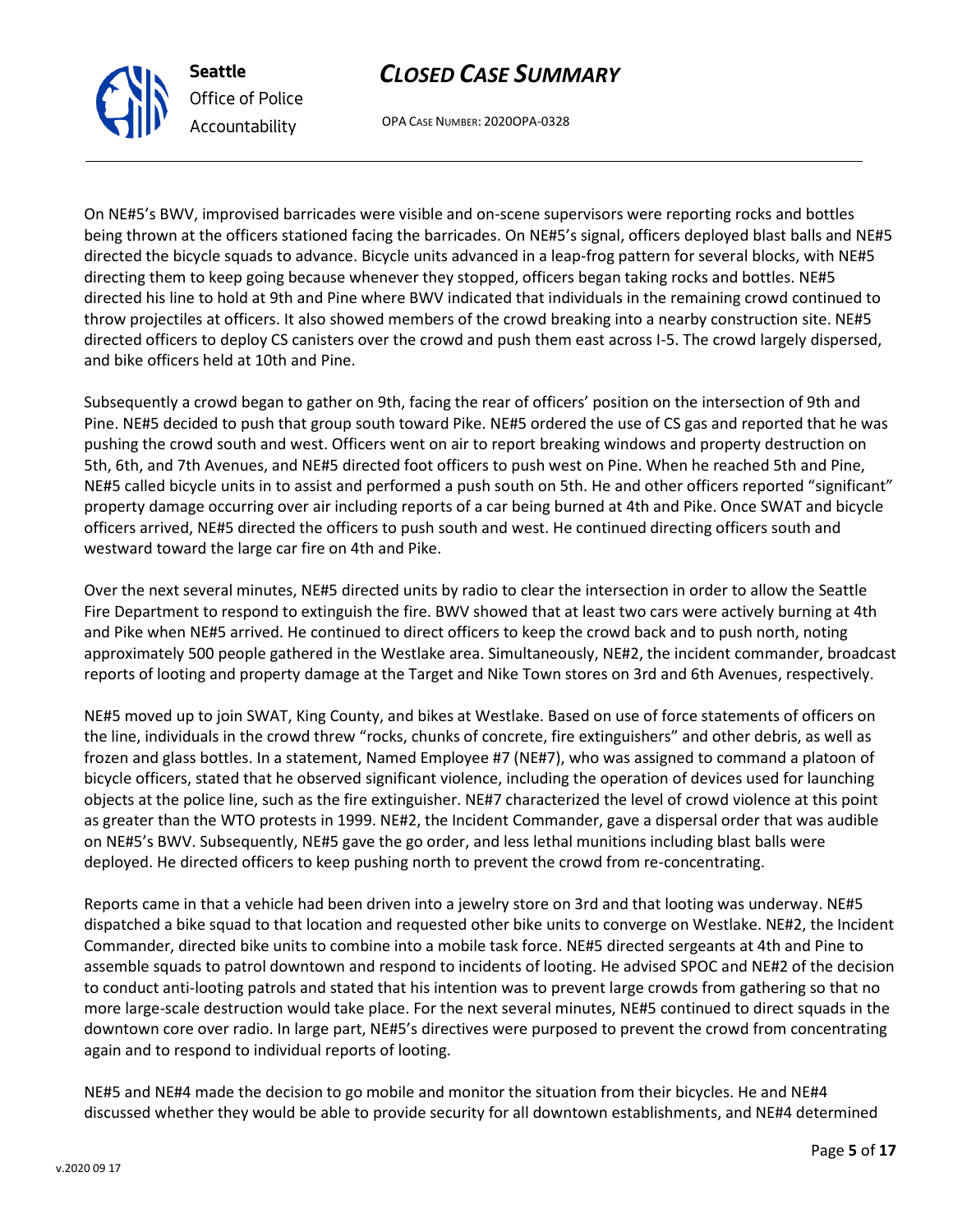OPA CASE NUMBER: 2020OPA-0328

that they could not. Shortly afterward, officers broadcasted reports of a large group of protesters at 3rd and Pike. NE#5 and NE#4 transited to that location and directed bicycle units to respond there. On arrival at 3rd and Pike, NE#5 observed the crowd and described them as "relatively static." He warned the line of foot and bicycle officers to be prepared if they observed property destruction. Officers stood by for several minutes. A part of the crowd began to move south on 3rd, with some breaking windows as they did.

NE#5 directed bicycle officers to move south with the crowd. Elements of the crowd, estimated at approximately 100-300, began breaking windows. This activity was centered on the U.S. Post Office at 3rd and Union. A use of force statement filed by an officer who participated in this dispersal indicated that officers deployed at least one blast ball in order to prevent continued destruction and looting. Bike officers continued to push the group south until it dispersed into smaller groups. NE#5 continued directing units, but ultimately did not direct additional dispersals. Ultimately, the National Guard deployed to maintain order in concert with SPD.

### *III. SPD Headquarters/Civic Center*

During the same period of time, a crowd gathered near SPD headquarters on 5th and Cherry. At approximately 4:14 p.m. and while the earlier crowd dispersals were occurring in the Pike/Pine corridor, the crowd at SPD headquarters grew to an estimated 1,200 people, and officers present reported rocks and bottles being thrown. NE#2, the Incident Commander, went from SPOC to SPD headquarters to observe the scene. While there, at approximately 4:02 p.m., NE#2 observed what he described as the situation deteriorating. He stated that he saw rocks and bottles being thrown at the building and was receiving numerous reports of violence, as well as fires being set in the downtown core. NE#2 declared that the protest as a whole had become a riot.

At 4:22 p.m., Named Employee #6, the Lieutenant who was the SWAT commander, advised that a bearcat was on scene with the capability of deploying OC gas. NE#2 directed the units at SPD headquarters to mask up. At 4:32 p.m., then-SPD Chief Carmen Best broadcast over the radio to "do what is needed to protect HQ." At the time, no senior officers were present at SPD headquarters, itself, although NE#2 was nearby. A Sergeant requested that an on-scene supervisor be tasked with commanding the units at SPD headquarters and provided an update that the crowd was growing unruly and dangerous. It was reported that the crowd was throwing accelerants at the building.

Named Employee #3 (NE#3), an SPD Lieutenant, was en-route to SPD headquarters and offered to take command. An Assistant Chief who was monitoring events from SPOC placed NE#3 in command. Ultimately, NE#3 made the decision to deploy less-lethal munitions including blast balls, OC spray, and CS gas. NE#6, the SWAT commander, was tasked with actually managing the deployment at NE#3's direction. Use of force reports from the incident scene indicated that the crowd was throwing rocks and bottles at the time of the dispersal order. NE#3 gave the dispersal order and, subsequently, officers at SPD headquarters used blast balls to disperse the crowd. SWAT also deployed CS gas canisters. Generally speaking, the blast ball deployments appeared purposed to create space between the crowd and the line of officers, who had been backed up against the wall of SPD headquarters by the presence of the crowd. Officers reported deploying additional blast balls to prevent members of the crowd from picking up CS gas canisters and throwing them back toward the line of officers. These blast ball deployments appeared successful in creating space. Based on use of force reporting, officers continued to deploy blast balls until a significant part of the crowd dispersed. After dispersing the crowd, SWAT teams were re-deployed to the Pike/Pine corridor.

#### **B. June 2 Protests (East Precinct)**



**Seattle**

*Office of Police Accountability*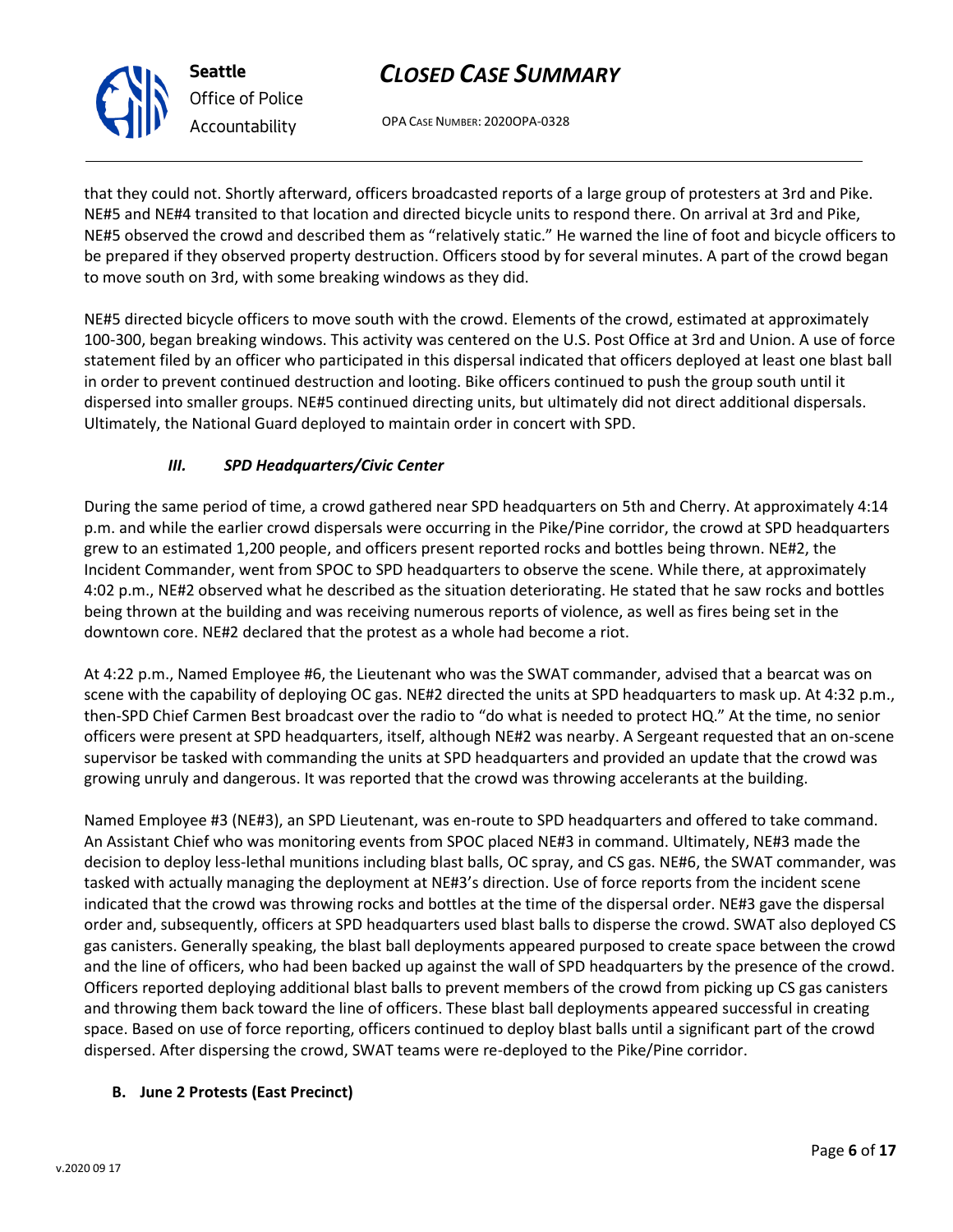OPA CASE NUMBER: 2020OPA-0328

On June 2, protests occurred throughout the day at multiple locations. Named Employee #1 (NE#1), an SPD Assistant Chief, was designated the Incident Commander under that day's IAP. An SPD Captain was the Operations Chief, and NE#5 was the Deputy Operations Chief. At 5:17 p.m., a crowd of approximately 1,500 people gathered near the East Precinct. NE#7, a Lieutenant, commanded bicycle units on that date. Given the SPD policies in place at the time (*see* 2020OPA-0326), officers generally did not activate BWV and, consequently, OPA had limited available BWV to review with respect to this incident.

NE#7, who participated in demonstration management throughout the day, stated that the groups that gathered earlier in the day were largely peaceful. He described speaking with members of the demonstration crowd and riding his bicycle with them as a gesture of solidarity. As the day continued, NE#7 stated that many of the peaceful protesters departed voluntarily and those who remained or arrived became more confrontational.

At 6:59 p.m., the Operations Commander (a Captain not a Named Employee in this investigation) broadcast over his vehicle's PA system that the crowd should not seek to push on or disrupt the line of bicycle officers commanded by NE#7. During this time, SPD received intelligence reports of violent groups or individuals seeking to join the protests. This was consistent with what NE#7 reported observing in the crowd. At 7:35 p.m., the SPD Captain addressed the crowd again telling them to get off the bicycle fence line. This continued for roughly the next three hours. At one point, an SPD Anti-Crime Team arrested a group of individuals with gas cans, but the protest log reported that the crowd remained largely non-violent. At 9:00 p.m., protesters began deploying umbrellas along the front line. At 9:36 p.m., NE#5, who was supervising the police line, reported observing "aerial mortars" going off. OPA interprets this to refer to fireworks thrown or fired into the air by the crowd.

Officers, including NE#5, reported incoming rocks and bottles being thrown at the line. NE#5 later stated that he observed a glass bottle thrown at an officer and that he believed that officer deployed OC spray as a result. In a later interview with OPA, NE#5 stated that he ordered less lethal tools used "to stop the assaults" on the line. The protest log reflects that NE#5 ordered the deployment of OC at 11:32 p.m., and, when that was not effective, authorized the allowable force to include blast balls and CS gas canisters. SWAT officers on the scene stated that they observed objects being thrown at the line officers and responded by deploying blast balls and CS gas canisters. SWAT officers described deploying blast balls at individuals or groups of people to create space.

NE#5 described an incident where a group of protesters "turtled" under umbrellas in the middle of the intersection at 11th and Pine, a tactic which he stated prevented him from moving the police line forward as planned to complete the crowd dispersal because it would then leave those officers cut off by the "turtled" group. At the time, other members of the crowd were still throwing objects at the line. Ultimately, NE#5 made the decision to disperse the entire crowd with CS gas because OC and blast balls were not effective. He stated that the CS gas caused the groups to disperse. NE#7's bicycle officers moved up to keep the crowd moving and complete the dispersal.

#### **C. June 7 Protests (East Precinct)**

On June 7, 2020, a crowd of demonstrators was assembled in the intersection of 11th Avenue and Pine Street. On that day, approximately 1,000 protesters gathered in the intersection. Initially, the protesters were held approximately 75 feet from the SPD front line by a temporary metal fence erected across the street. That day's IAP named NE#1 as the citywide incident commander. The same SPD Captain as was present on June 2 was tasked with command of the East Precinct itself, and addressed the crowd using his vehicle PA system. NE#5 was again tasked with exercising operational control over the police line.



**Seattle**

*Office of Police Accountability*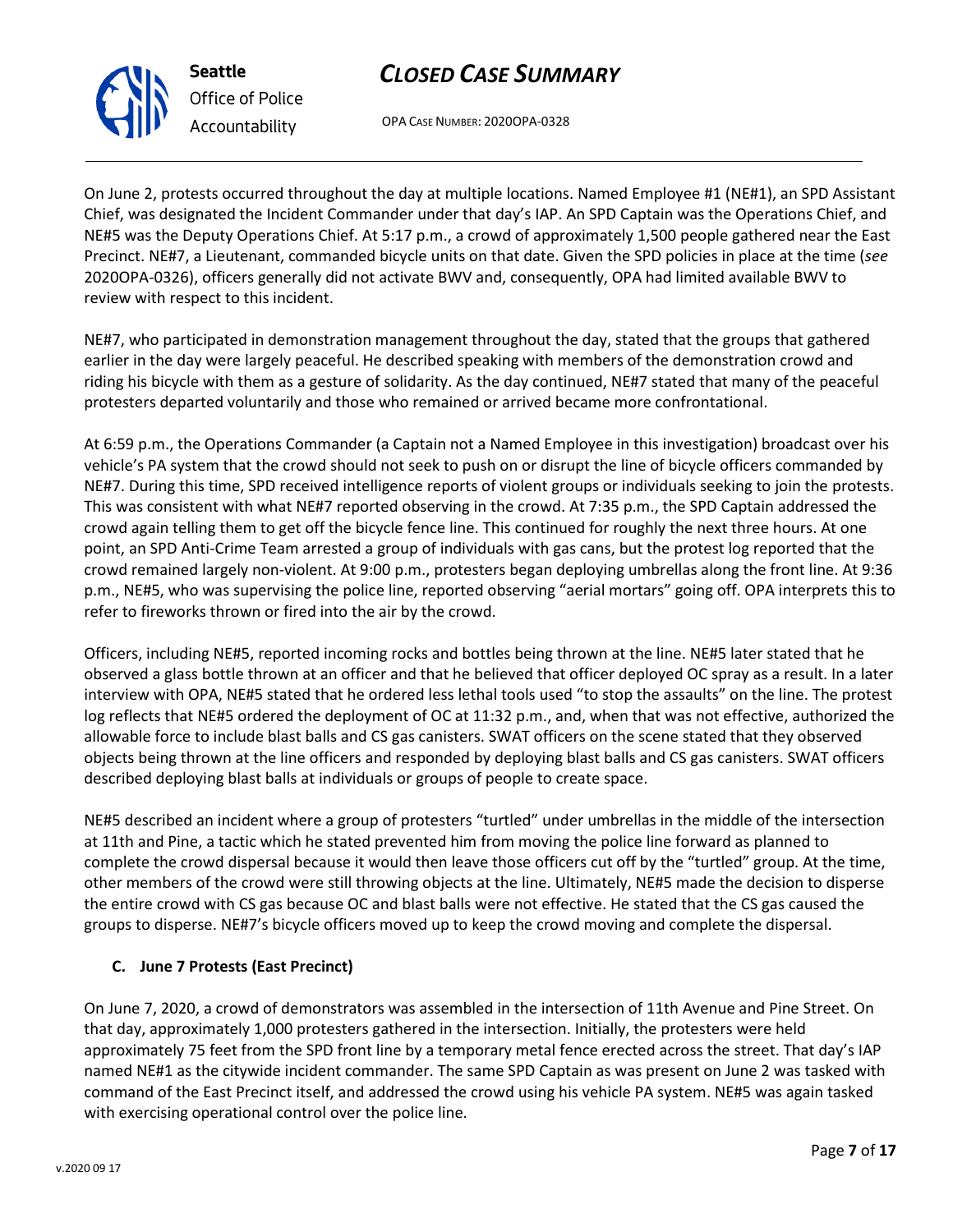

OPA CASE NUMBER: 2020OPA-0328

At 8:20 p.m., an incident occurred which involved a member of the public driving his car toward the protesters in the intersection. That individual assaulted a member of the crowd, shooting him, and was arrested by SPD. (*See*  2020OPA-0429.) SPD worked with the crowd to provide medical aid to the victim, who was taken to Harborview. Approximately a half hour after this incident was resolved, there appeared to be an escalation in the crowd. Individuals began moving the metal fence line despite being told not to do so by the SPD Captain in command of the East Precinct over the PA system. At 9:39 PM, the crowd broke down the fencing and moved toward the SPD line. At 9:51 p.m., officers were directed to don gas masks.

At 10:10 p.m., some members of the crowd began to use the dismantled metal fence as improvised weapons or barricades. NE#5, who was commanding the police line itself, directed officers to defend themselves if attacked with fencing. At 10:21 p.m., he reiterated that if the crowd got within 5 feet of the police line, it would be pushed back using less lethal tools like OC and blast balls. The crowd remained in close contact with the police line, but it appeared, despite isolated incidents, that force was not used.

The SPD captain used the PA system to direct the crowd to move back at 10:53 p.m. and repeated this order at 11:18 p.m. During this time, officers reported that the crowd began throwing objects. At 11:38 p.m., the captain broadcasted a warning to the crowd to cease throwing objects. By 11:45 p.m., the crowd encroached within a foot of the officers on the line. To this point, no large-scale force was authorized or directed. At 11:52 p.m., the protest log reflected that a protester threw a "chemical irritant" at officers. Over the next several minutes, the situation deteriorated, with OC spray being deployed at 12:04 a.m., after being directed by NE#5. This appeared ineffective and the crowd continued to throw objects. Blast balls were used, which pushed the crowd back slightly but did not stop them from throwing objects. The SPD captain delivered dispersal orders to the crowd at 12:06 a.m., 12:07 a.m., and 12:09 a.m.

The crowd did not fully disperse and continued throwing items. NE#5 reported incoming projectiles on his position and, in later reports and interviews, stated that the crowd was throwing a large number of items, which he characterized as a "torrent." Reports indicated that the SPD line either fell back on the right and left, or protesters got around it, and began throwing items from three sides. Ultimately, NE#5 requested from the Captain at East Precinct permission to use CS gas to disperse the crowd. This permission was granted. At 12:14 a.m,, SWAT deployed CS gas and the crowd began to fall back. SWAT and the police line pushed forward, continuing to disperse the crowd. It appeared that the crowd did fall back but continued to be combative. Additional dispersal orders were issued at 12:32 a.m., 12:38 a.m., and 12:45 a.m., and some members of the crowd that remained were reported to be throwing explosives or Molotov cocktails. Incidents continued until approximately 2:40 a.m.

#### **ANALYSIS AND CONCLUSIONS:**

#### **Named Employee #1 - Allegation #1**

#### *14.090 Crowd Management 9. Crowd Dispersal a. Upon Determining That There are Acts or Conduct Within a Group of Four or More Persons That Create a Substantial Risk of Causing Injury to Any Person or Substantial Harm to Property, the Incident Commander May Order That the Crowd Be Dispersed*

SPD Policy 14.090-POL-9(a) states the conditions under which an Incident Commander may order a crowd to be dispersed. SPD Policy 14.090-POL-9(a). The policy goes on to state that prior to ordering a crowd to be dispersed, the Incident Commander: "shall consider whether less restrictive means of crowd management are available. Such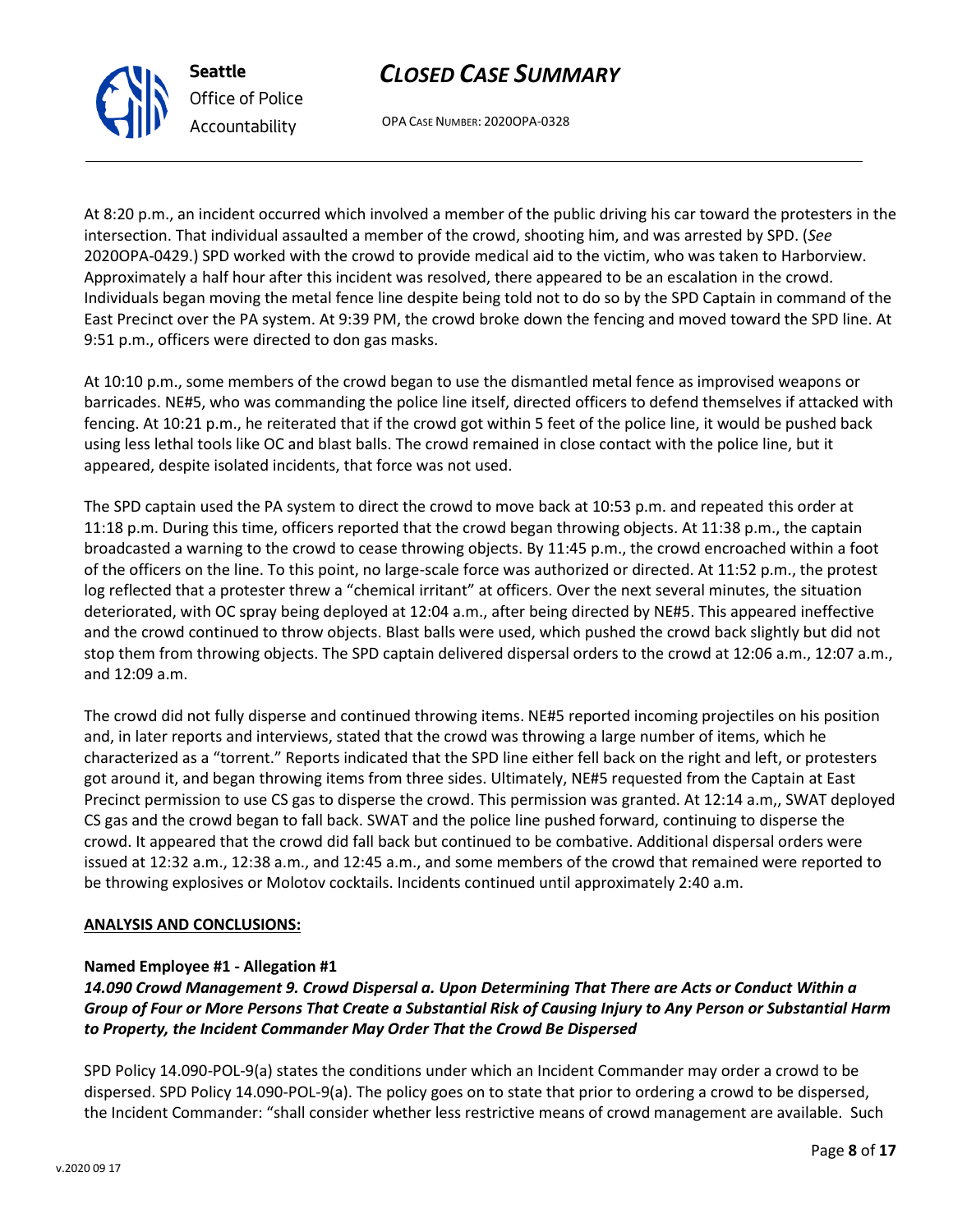

**Seattle** *Office of Police Accountability*

# *CLOSED CASE SUMMARY*

OPA CASE NUMBER: 2020OPA-0328

means may include strategies such as area denial and/or seeking voluntary compliance." (*Id*.) It goes on to state that the Incident Commander must ensure there is a viable avenue of egress to allow the crowd to disperse, and that where feasible, the Incident Commander or a designee should issue a dispersal order prior to ordering officers to disperse the crowd. (*Id*.)

Based on OPA's analysis, NE#1 served as the citywide Incident Commander on June 2 and June 7, although he had no formal role in the events of May 30. On the days where he served as Incident Commander, NE#1 was tasked primarily with monitoring ongoing events and directing police resources throughout the City. Based on OPA's analysis, NE#1 did not direct subordinates to disperse crowds and did not make the decision to do so. For this reason, OPA recommends that this allegation be Not Sustained – Unfounded as against NE#1.

Recommended Finding: **Not Sustained (Unfounded)**

### **Named Employee #1 - Allegation #2** *14.090 Crowd Management 9. Crowd Dispersal b. The Incident Commander Shall Have Authority to Direct the Use*

### *of Blast Balls and OC Spray to Disperse the Crowd*

SPD Policy 14.090-POL-9(b) states that the Incident Commander has the authority to direct the use of blast balls and OC spray to disperse a crowd. SPD Policy 14.090-POL-9(b). A Lieutenant may authorize the use of blast balls and OC spray where an immediate life safety emergency exists, and there is insufficient time to obtain approval from the Incident Commander. (*Id*.) The policy defines a "life safety emergency" as "an unplanned, dynamic situation where immediate police action is necessary to protect the officers' and/or the public's safety." (*Id*.) It goes on to state that when feasible, a dispersal order should be given, and the crowd afforded sufficient time to disperse prior to the use of blast balls and OC. (*Id*.) Similarly, when feasible, blast balls and OC should not be deployed in the vicinity of people who do not pose a threat to safety or property. (*Id*.)

For the same reasons as above (*see* Named Employee #1 – Allegation #1), OPA recommends that this allegation be Not Sustained – Unfounded as against NE#1.

### Recommended Finding: **Not Sustained (Unfounded)**

#### **Named Employee #1 - Allegation #3**

### *14.090 Crowd Management 8. The Incident Commander Retains Ultimate Responsibility for the Decisions of Subordinates*

SPD Policy 14.090-POL-8 states that the Incident Commander retains ultimate responsibility for the decisions of subordinates. The policy goes on to state that, to fulfill this obligation, the Incident Commander will remain available on scene for consultation. (*Id*.)

OPA finds that NE#1, the citywide Incident Commander on June 2 and June 7, largely delegated management of the demonstrations and the decisions about whether and how to disperse the crowd to commanders at the scene. This decision, which OPA notes has been a feature of SPD's management of demonstrations in 2020, seems to have at times resulted in confusion and a lack of unity of command. For example, there were times where decisions regarding dispersals and the use of less-lethal tools were made by Lieutenants, not higher-rank commanders, who were quickly moving from location to location. This tended to create scenarios where decisions were made that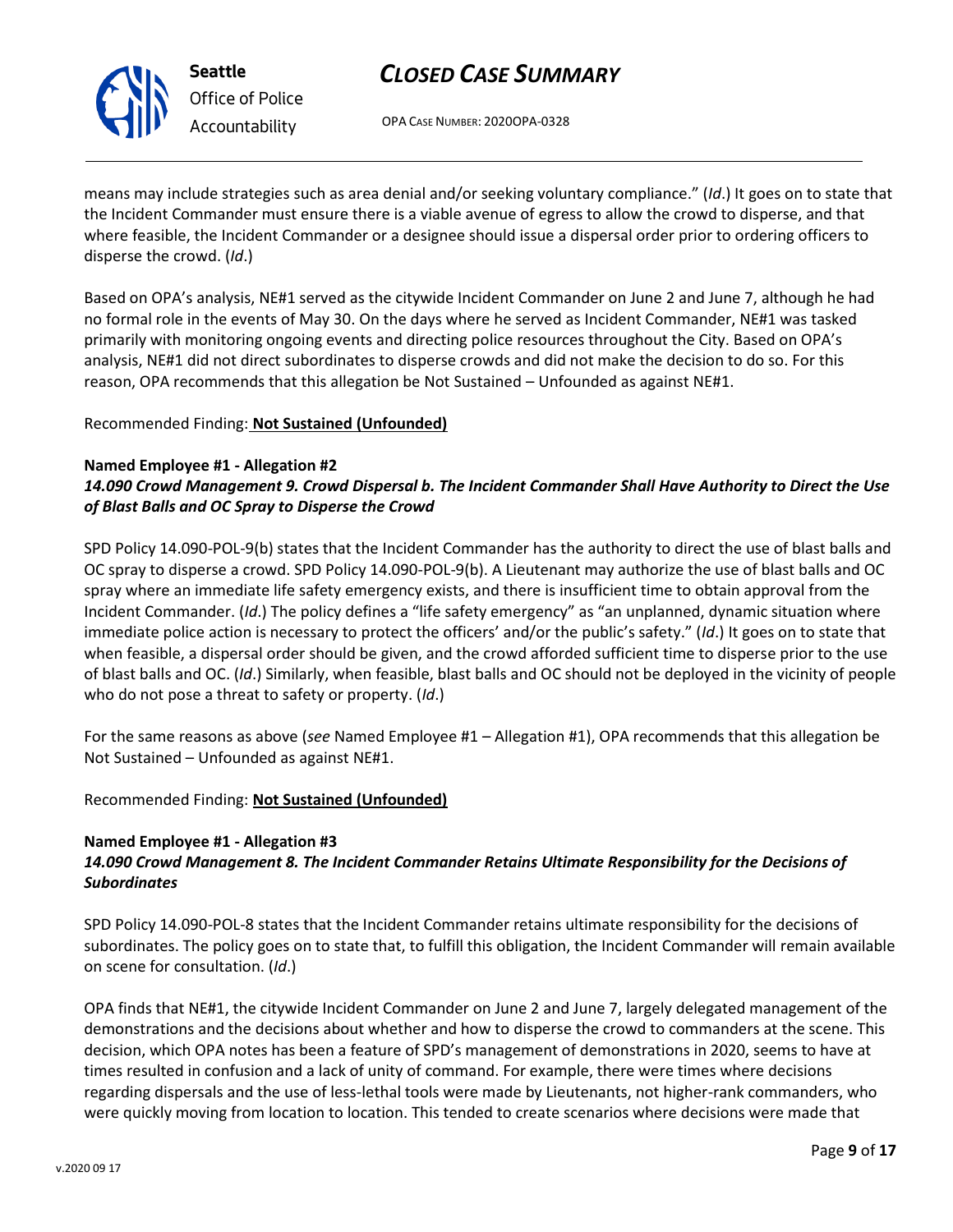OPA CASE NUMBER: 2020OPA-0328

perhaps were not as well informed as they could have been with a more unified command structure. OPA notes that similar concerns were raised in the context of another large-scale dispersal discussed in 2020OPA-0334.

That being said, this does not necessarily represent individual misconduct by Incident Commanders or SPD command as a whole. Indeed, it may be beneficial at times to place command authority in senior supervisors actually at the scene of the demonstration, rather than at SPOC or another more strategic location. However, this practice arguably contravenes the plain language of the policy.

OPA accordingly issues the below Management Action Recommendation to SPD, as well as flags this issue for consideration by the Office of Inspector General for Public Safety (OIG) during its upcoming Sentinel Event Review, which is purposed to explore systemic issues identified by these demonstrations.

• **Management Action:** OPA recommends that SPD amend and improve its policies to better ensure SPD leadership's planning, active control, and responsibility for the management of demonstration crowds and the decision to disperse them if necessary. The policy modifications should also focus on adding provisions that would serve to improve organizational and command clarity and control during demonstrations. These modifications should also focus on improving the IAPs to remedy these issues, at least in part.

#### Recommended Finding: **Not Sustained (Management Action)**

#### **Named Employee #2 - Allegation #1**

#### *14.090 Crowd Management 9. Crowd Dispersal a. Upon Determining That There are Acts or Conduct Within a Group …*

OPA's investigation determined that NE#2 was the Incident Commander for the demonstration events on May 30, although he had no formal role in managing demonstrations on June 2 or June 7 under the IAP for those days. On May 30, NE#2 did exercise supervisory control of some dispersals in the downtown core, including instances where he went to the incident scene. NE#2 also reached the determination that the demonstrations downtown had become a riot and directed his subordinate officers to disperse them when necessary.

OPA finds that generally NE#2's decisions on May 30 were justified by numerous acts of violence and destruction on the part of a substantial number of people in the demonstration crowd. These acts included, but were not limited to, the destruction of SPD vehicles and the theft of high-powered rifles therefrom, intentional assaults on police officers including assaults with weapons, and the destruction and looting of numerous businesses upon which members of the Seattle community depend for their livelihoods. While OPA is aware that not every individual downtown on May 30 participated in unlawful conduct, analysis of the events suggests that those who did were so intermixed in the crowd that meaningful differentiation was not feasible or even possible. This is true even as compared to other protests this summer, in which a combination of SPD planning and different crowd behavior allowed for a clearer distinction between violent and nonviolent actors.

For these reasons, OPA recommends that this allegation be Not Sustained – Lawful and Proper.

Recommended Finding: **Not Sustained (Lawful and Proper)**

#### **Named Employee #2 - Allegation #2**

**Seattle** *Office of Police Accountability*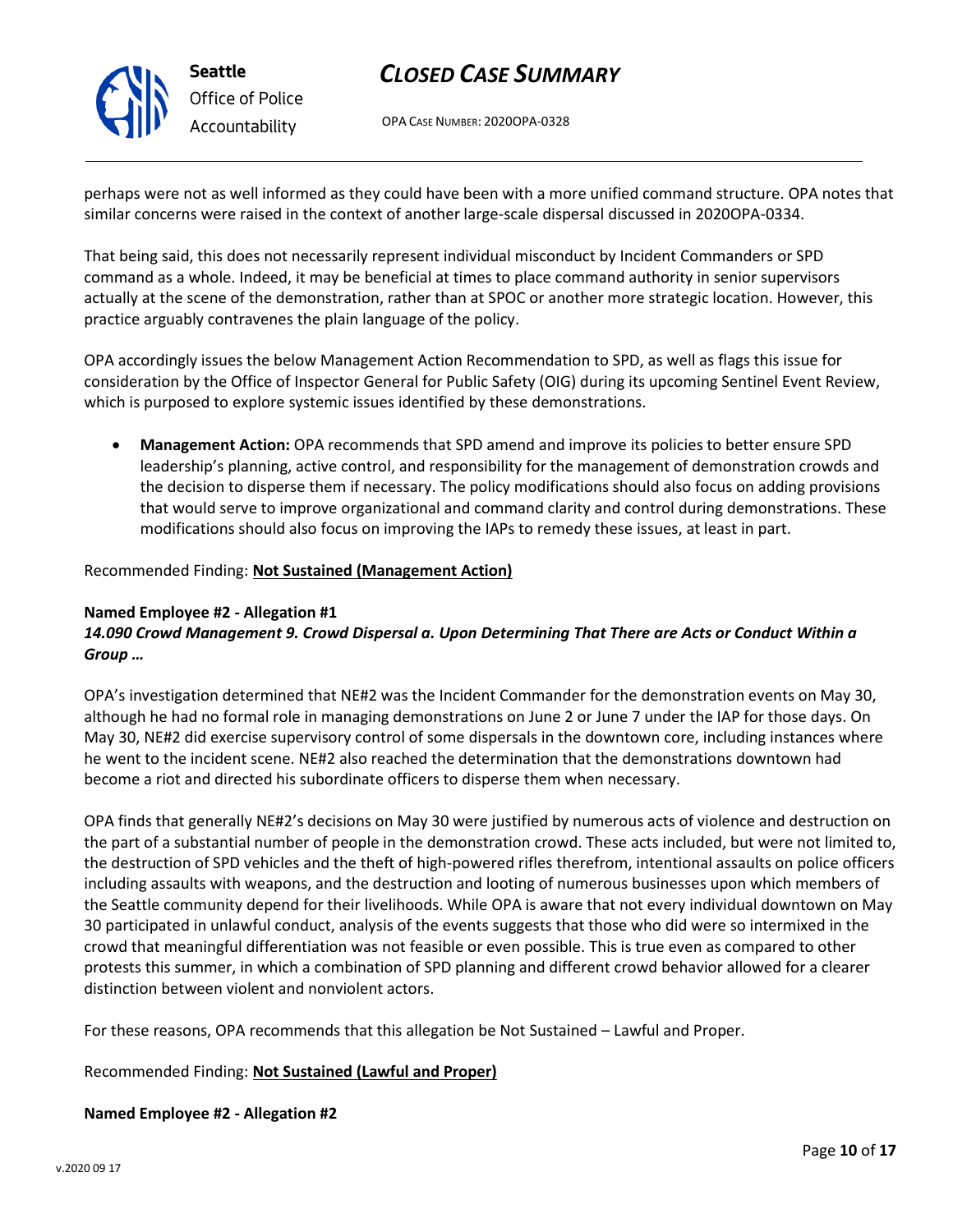

OPA CASE NUMBER: 2020OPA-0328

#### *14.090 Crowd Management 9. Crowd Dispersal b. The Incident Commander Shall Have Authority to Direct the Use of Blast Balls and OC Spray to Disperse the Crowd*

For the same reasons as stated above (*see* Named Employee #2 – Allegation #2), OPA recommends that this allegation be Not Sustained – Lawful and Proper.

Recommended Finding: **Not Sustained (Lawful and Proper)**

#### **Named Employee #2 - Allegation #3** *14.090 Crowd Management 8. The Incident Commander Retains Ultimate Responsibility for the Decisions of Subordinates*

In general, OPA finds that NE#2 followed this policy in making general determinations regarding the need to disperse crowds in the downtown core. However, as with NE#1, OPA had concerns with the degree to which NE#2 delegated decisions about when and how to conduct individual dispersals to subordinates. It appeared that NE#2 largely deferred to subordinates on the scene, particularly NE#5, who then made a series of decisions about when and how to move the crowd.

As noted above, OPA does not believe that this represented individual misconduct by NE#2. Rather, OPA finds that SPD faced different and larger crowds than it had at any time in recent history, and that its existing incident management protocols proved inadequate for the task. As such, OPA finds that these issues are best addressed in the context of its above Management Action Recommendation (*see* Named Employee #1 – Allegation #3).

Recommended Finding: **Not Sustained (Management Action)**

#### **Named Employee #3 - Allegation #1**

#### *14.090 Crowd Management 9. Crowd Dispersal a. Upon Determining That There are Acts or Conduct Within a Group …*

OPA found that NE#3, a Lieutenant, was responsible for making the decision to disperse crowds in the immediate vicinity of SPD headquarters on May 30. Based on OPA's analysis, NE#3 did so after directly observing and hearing reports of a large number of individuals in the crowd throwing objects at the officers tasked with protecting the building. In addition, OPA finds that the situation at SPD headquarters was such that officers were, at times, physically backed against the walls of the building by the crowd, posing an additional threat to their safety. Finally, at least some individuals threw accelerants and fuel at the building itself.

Based on these incidents, OPA finds that the "substantial risk" requirement was met and, accordingly, that NE#3 did not violate policy by ordering the crowd to be dispersed.

For this reason, OPA recommends that this allegation be Not Sustained – Lawful and Proper.

#### Recommended Finding: **Not Sustained (Lawful and Proper)**

#### **Named Employee #3 - Allegation #2**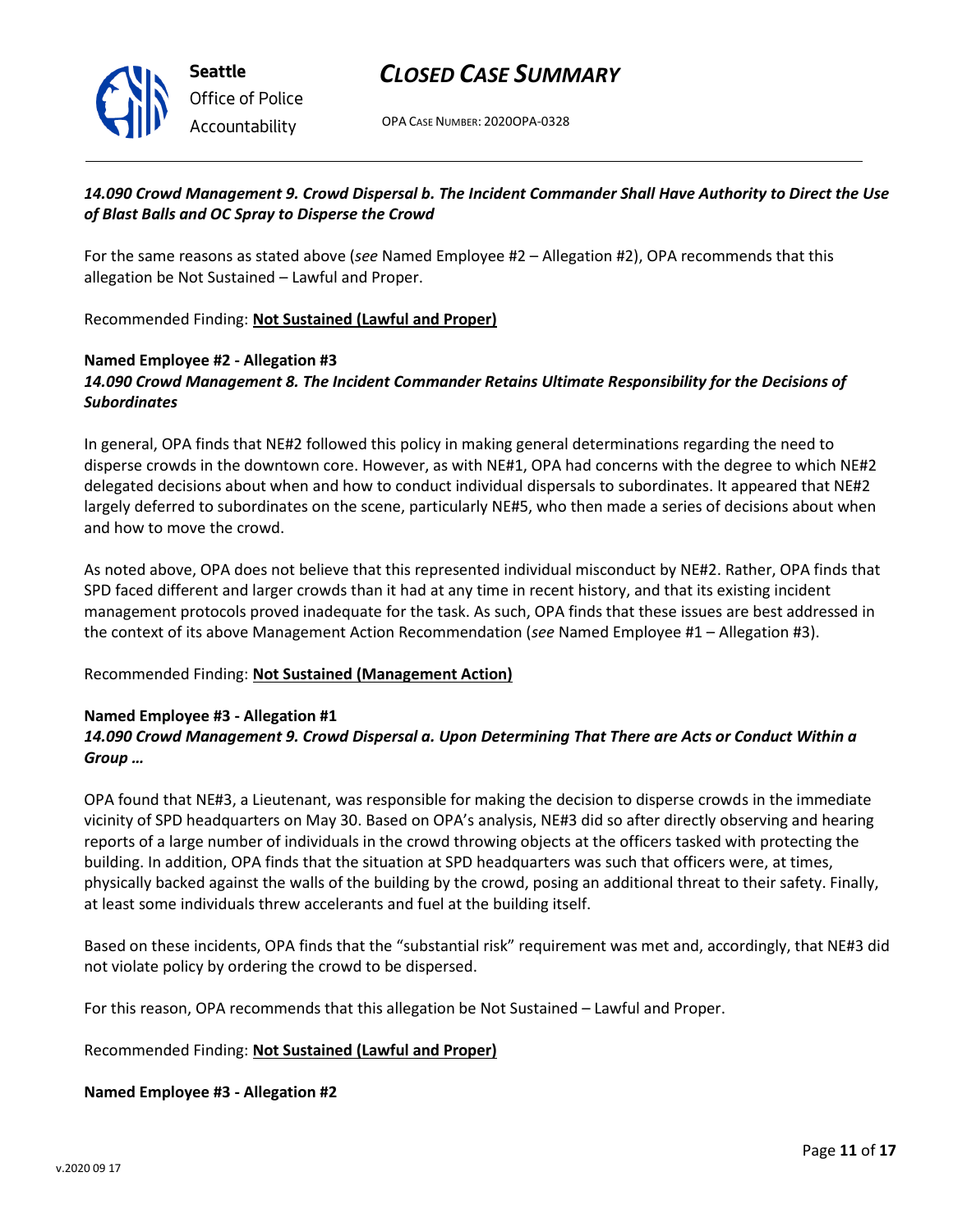

OPA CASE NUMBER: 2020OPA-0328

#### *14.090 Crowd Management 9. Crowd Dispersal b. The Incident Commander Shall Have Authority to Direct the Use of Blast Balls and OC Spray to Disperse the Crowd*

For the same reasons as stated above (*see* Named Employee #3 – Allegation #1), OPA recommends that this allegation be Not Sustained – Lawful and Proper.

Recommended Finding**: Not Sustained (Lawful and Proper)**

#### **Named Employee #4 - Allegation #1**

*14.090 Crowd Management 9. Crowd Dispersal a. Upon Determining That There are Acts or Conduct Within a Group …*

OPA did not identify any incidents at issue in this investigation in which NE#4 independently ordered crowds to be dispersed. Rather, she appeared to supervise her bicycle units largely at NE#5's direction. Given the lack of any evidence that NE#4 herself ordered any dispersals or other uses of force, OPA recommends that this allegation be Not Sustained – Unfounded as against her.

Recommended Finding**: Not Sustained (Unfounded)**

### **Named Employee #4 - Allegation #2** *14.090 Crowd Management 9. Crowd Dispersal b. The Incident Commander Shall Have Authority to Direct the Use of Blast Balls and OC Spray to Disperse the Crowd*

For the same reason as stated above (*see* Named Employee #4 – Allegation #1), OPA recommends that this allegation be Not Sustained – Unfounded.

Recommended Finding: **Not Sustained (Unfounded)**

#### **Named Employee #5 – Allegation #1**

### *14.090 Crowd Management 9. Crowd Dispersal a. Upon Determining That There are Acts or Conduct Within a Group …*

OPA's investigation determined that NE#5 participated in and largely directed crowd dispersals on May 30, June 2, and June 7. OPA examines each of these incidents separately.

On May 30, despite not having a formal role in the incident plan, NE#5 ultimately directed most of SPD's operations in the Downtown core. At times, he appeared to be the only officer exercising operational control over multiple units and independently made decisions about when crowds would be dispersed, as well as in what direction. OPA finds that, at times, NE#5's decisions to disperse the crowd appeared to be reactive and based on less than ideal planning. For instance, at one point during the demonstration, NE#5 directed bicycle and SWAT officers to push a crowd east for several blocks, which caused other parts of the crowd to engage officers at his rear. NE#5 then performed a second push west for several blocks along the same street he had just cleared. However, in light of the fact that NE#5 stepped into the role of operational commander to remedy overall failures of planning and control, OPA does not believe that deficiencies in SPD's protest management on May 30 were traceable to him and are best remedied by the Management Action Recommendation referenced above. Additionally, OPA finds that NE#5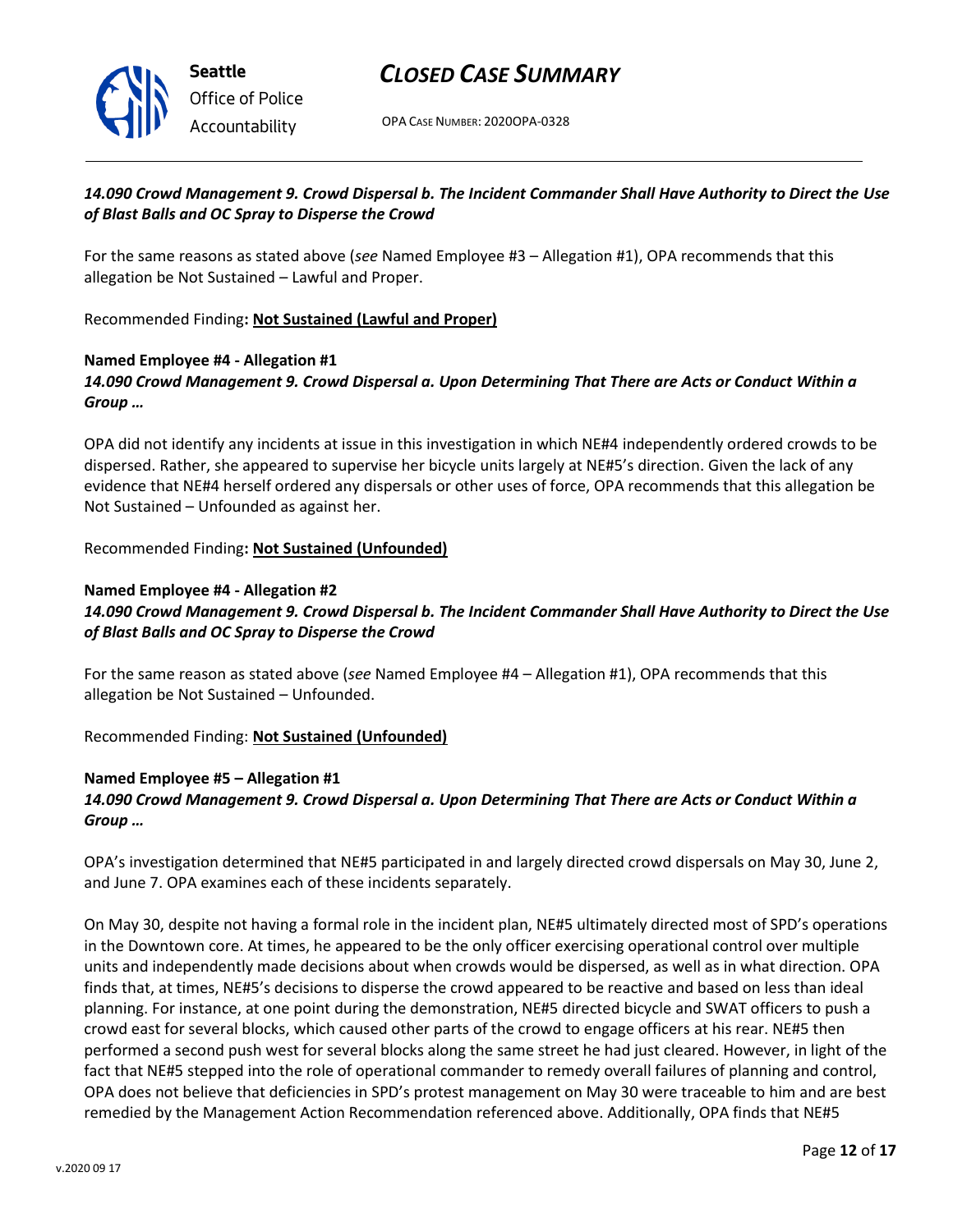

**Seattle** *Office of Police Accountability*

# *CLOSED CASE SUMMARY*

OPA CASE NUMBER: 2020OPA-0328

appeared to have adequate basis to determine that the downtown crowds posed a substantial threat to safety at the time he ordered dispersals.

On June 2, NE#5 was the Deputy Operations Commander and was tasked with supervising the police line. OPA's analysis of radio traffic indicated that, based on reports and observations of thrown objects, NE#5 directed the line to respond with a continuum of force that began with OC spray and ultimately escalated to blast balls and CS gas. It appeared that NE#5's decisions were based on the fact that lower levels of force were not effective in stopping ongoing violent behavior. In OPA's assessment, the behavior was severe enough that it posed a significant threat to officer safety. As such, OPA finds that the decision to disperse the crowd did not violate policy.

On June 7, NE#5 served in the same capacity as he did on June 2. NE#5 gave the initial order to deploy less lethal tools following repeated orders for the crowd to disperse and multiple instances of individuals throwing items or wielding fencing. As a result, OPA finds that significant parts of the crowd posed a substantial risk of harm. Perhaps in part because of the violent incident that occurred earlier that day and the belief held by some that SPD shared a portion of the blame for it, the level of violence and resistance appeared greater than usual, and based on its analysis of the incident OPA concludes that NE#5 used a reasonable amount of force to accomplish the dispersal. OPA notes that the decision to use CS gas was approved by SPD command staff on that date, not NE#5. This decision, and its propriety, is being evaluated separately in 2020OPA-0345.

For the above reasons, OPA recommends that this allegation be Not Sustained – Lawful and Proper.

#### Recommended Finding: **Not Sustained (Lawful and Proper)**

#### **Named Employee #5 – Allegation #2** *14.090 Crowd Management 9. Crowd Dispersal b. The Incident Commander Shall Have Authority to Direct the Use of Blast Balls and OC Spray to Disperse the Crowd*

For the same reasons as above (*see* Named Employee #5 – Allegation #5), OPA recommends that this allegation be Not Sustained – Lawful and Proper.

Recommended Finding: **Not Sustained (Lawful and Proper)**

#### **Named Employee #6 – Allegation #1**

#### *14.090 Crowd Management 9. Crowd Dispersal a. Upon Determining That There are Acts or Conduct Within a Group …*

OPA finds that NE#6, the SWAT commander, deployed blast balls and directed his subordinates to do so only when directed by others serving as incident or operational commanders. As such, OPA recommends that this allegation be Not Sustained – Unfounded as against him.

#### Recommended Finding: **Not Sustained (Unfounded)**

### **Named Employee #6 – Allegation #2** *14.090 Crowd Management 9. Crowd Dispersal b. The Incident Commander Shall Have Authority to Direct the Use of Blast Balls and OC Spray to Disperse the Crowd*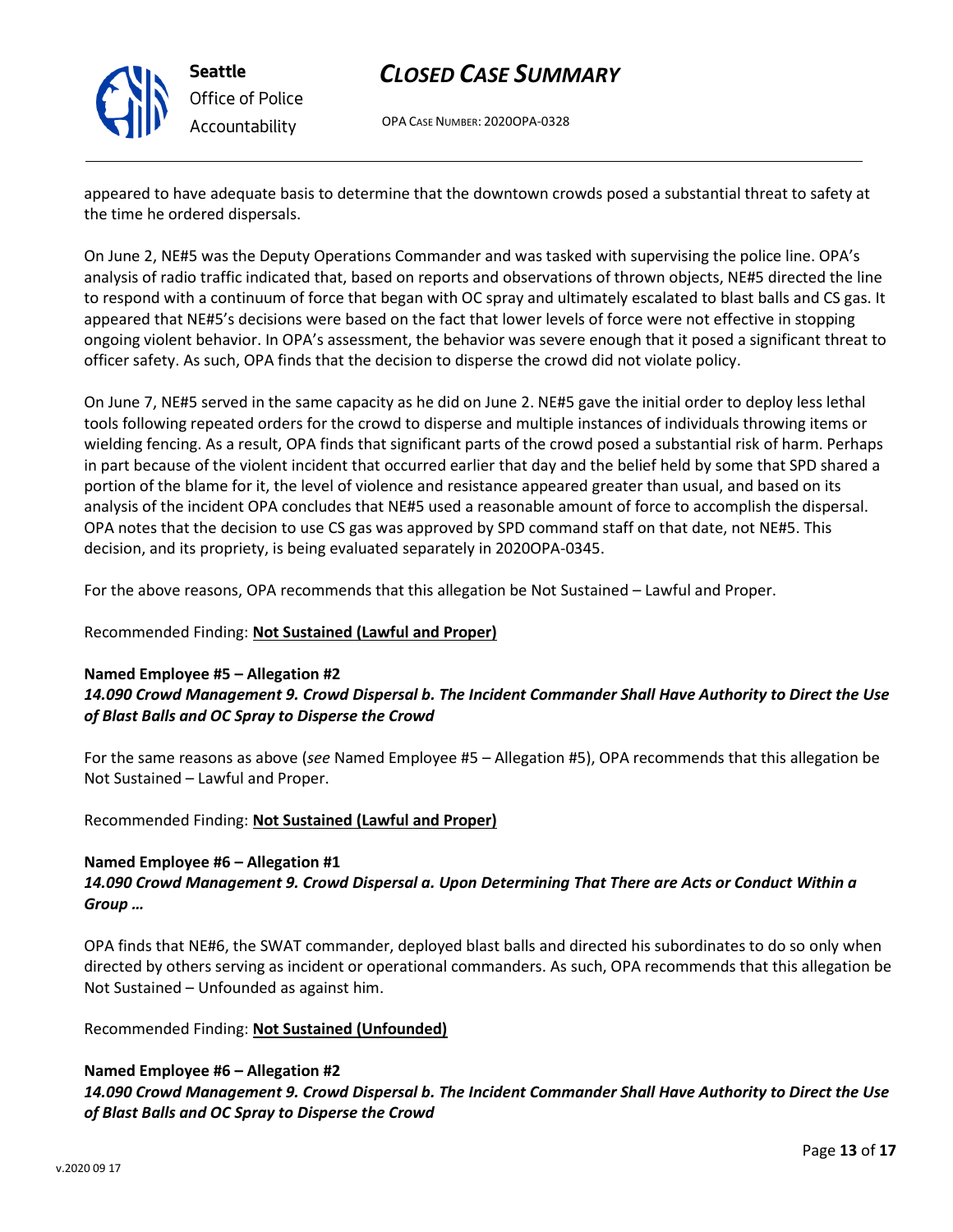

OPA CASE NUMBER: 2020OPA-0328

For the same reasons as stated above (*see* Named Employee #6 – Allegation #1), OPA recommends that this allegation be Not Sustained – Unfounded.

Recommended Finding: **Not Sustained (Unfounded)**

#### **Named Employee #7 – Allegation #1**

#### *14.090 Crowd Management 9. Crowd Dispersal a. Upon Determining That There are Acts or Conduct Within a Group …*

As was the case for NE#4 and NE#6, OPA found that NE#7 did not generally exercise independent incident command and, consequently, recommends that this allegation be Not Sustained – Unfounded.

Recommended Finding: **Not Sustained (Unfounded)**

#### **Named Employee #7 – Allegation #2** *14.090 Crowd Management 9. Crowd Dispersal b. The Incident Commander Shall Have Authority to Direct the Use of Blast Balls and OC Spray to Disperse the Crowd*

For the same reasons as stated above (*see* Named Employee #7 – Allegation #1), OPA recommends that this allegation be Not Sustained – Unfounded.

#### Recommended Finding: **Not Sustained (Unfounded)**

#### **Named Employee #8 – Allegation #1** *8.300-POL-10 Use of Force – Blast Balls 1. Only Officers Who Have Completed Department Blast Ball Training are Permitted to Deploy Blast Balls*

OPA classified allegations against unknown SPD employees who may have engaged in out of policy blast ball deployments on the dates in question. While a number of specific deployments were analyzed in other investigations (for example, *see* 2020OPA-0344), this case provided a broader view. This decision was made, in part, due to OPA's practical limitations. OPA does not have the capacity, resources, or staff to investigate the potentially hundreds of individual uses of force that occurred on these dates, while also meeting the 180-day timeline and completing the more than 125 other investigations stemming from the protests.

As a general matter, OPA's review of incidents from these dates revealed a series of chaotic and violent occurrences where officers were subjected to significant threats of harm. In most cases, the force observed by OPA was used in response to projectiles being repeatedly thrown from individuals in the crowd and, at times, massive and aggressive crowds being controlled by relatively small numbers of officers, placing those officers in difficult if not impossible positions. This being said, OPA deems it likely (and found in other cases) that there were multiple occasions where individual deployments did not conform to policy and may have, in turn, improperly escalated demonstrators. However, given the limitations articulated above, OPA was simply unable to identify and individually investigate each of those occurrences.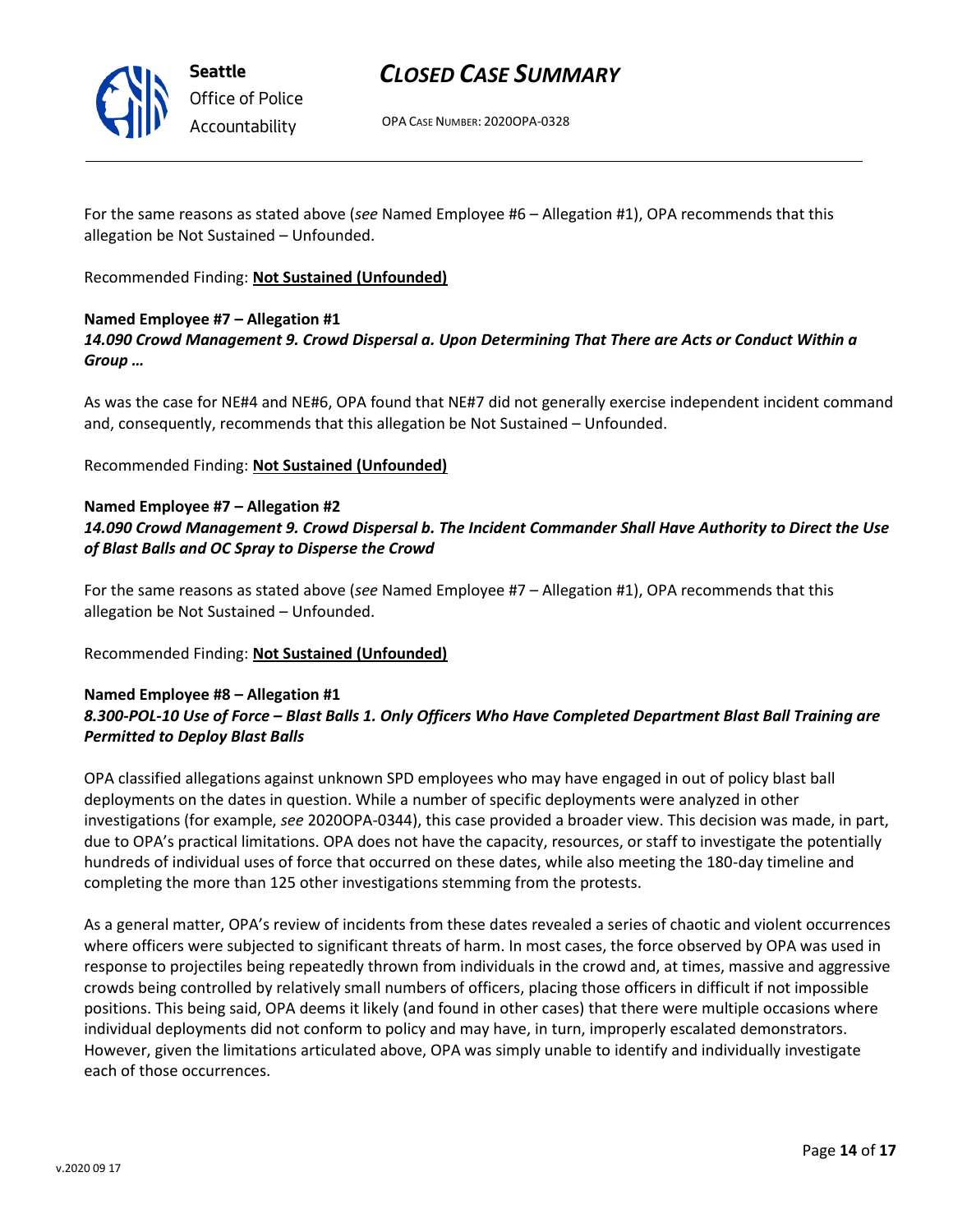

**Seattle** *Office of Police Accountability*

OPA CASE NUMBER: 2020OPA-0328

As discussed in its report on less-lethal tools submitted to the City Council this summer, OPA preliminarily identified a number of tactical concerns with SPD's approach. These concerns, which included setting up lines where it did not appear to be beneficial and thus creating unnecessary direct contact with demonstrators focused on police, inadequate communication, and lack of clarity and organization in command, were observed throughout the dates in question. In addition, OPA continued to see issues surrounding the potential that too much discretion was placed in the hands of individual officers to use less-lethal tools, including CS gas, particularly in situations where the predominant concern was damage to property rather than harm to persons. OPA's observations and findings in this case will influence the prospective modifications to SPD's policies concerning demonstration management and lesslethal tools. OPA also anticipates that its findings will assist the OIG during its Sentinel Event Review, which will take another, deeper look at the specific incidents that occurred during the dates discussed herein.

Ultimately, and with the caveats listed above, with regard to the specific question of whether the uses of force engaged in by unidentified SPD officers during these dates were within or outside of policy, OPA recommends that this allegation and Allegations #2 through #8 be Not Sustained - Inconclusive.

Recommended Finding: **Not Sustained (Inconclusive)**

### **Named Employee #8 – Allegation #2** *8.300-POL-10 Use of Force – Blast Balls 3. Officers May Use Blast Balls Only When Such Force is Objectively Reasonable, Necessary, and Proportional*

For the same reasons as stated above (*see* Named Employee #8 – Allegation #1), OPA recommends that this allegation be Not Sustained – Inconclusive.

Recommended Finding: **Not Sustained (Inconclusive)**

### **Named Employee #8 – Allegation #3** *8.300-POL-10 Use of Force – Blast Balls 4. When Feasible, Officers Will Not Deploy Blast Balls Until a Dispersal Order Has Been Issued to the Crowd […]*

For the same reasons as stated above (*see* Named Employee #8 – Allegation #1), OPA recommends that this allegation be Not Sustained – Inconclusive.

Recommended Finding: **Not Sustained (Inconclusive)**

### **Named Employee #8 – Allegation #4** *8.300-POL-10 Use of Force – Blast Balls 5. Officers Must Justify Each Separate Blast Ball Deployment*

For the same reasons as stated above (*see* Named Employee #8 – Allegation #1), OPA recommends that this allegation be Not Sustained – Inconclusive.

Recommended Finding: **Not Sustained (Inconclusive)**

**Named Employee #8 – Allegation #5**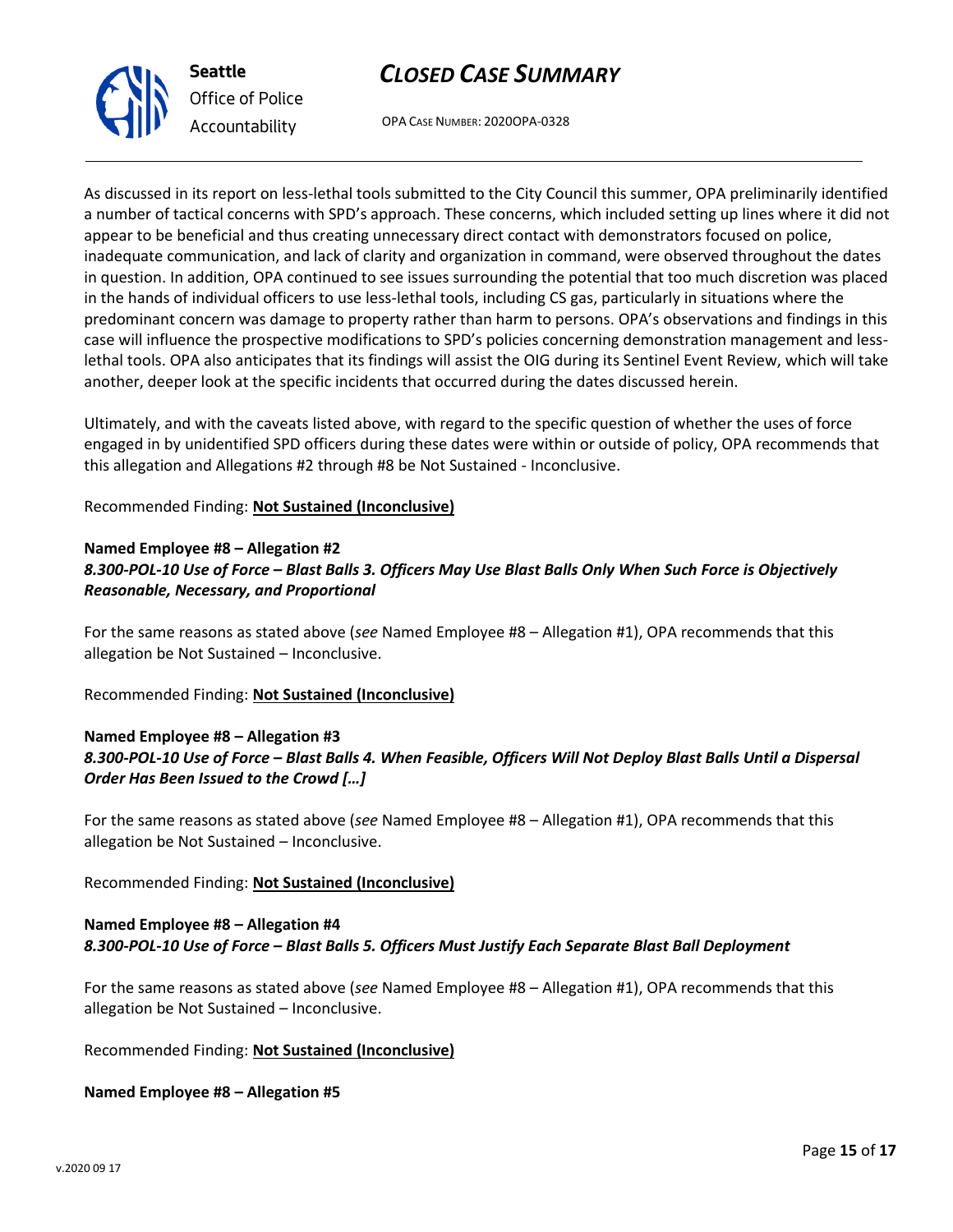

OPA CASE NUMBER: 2020OPA-0328

### *8.300-POL-10 Use of Force – Blast Balls 6. Officers Are Required to Report the Use of Blast Balls, Regardless of Whether a Subject is Struck*

For the same reasons as stated above (*see* Named Employee #8 – Allegation #1), OPA recommends that this allegation be Not Sustained – Inconclusive.

Recommended Finding: **Not Sustained (Inconclusive)**

#### **Named Employee #8 – Allegation #6**

*8.300-POL-10 Use of Force – Blast Balls 7. As Soon As Reasonably Possible, Officers Will Request and/or Render Medical Aid for Subjects Who Appear to Have Been Injured by a Blast Ball Deployment or Who Complain of Pain or Injury Resulting From a Blast Ball Deployment*

For the same reasons as stated above (*see* Named Employee #8 – Allegation #1), OPA recommends that this allegation be Not Sustained – Inconclusive.

Recommended Finding: **Not Sustained (Inconclusive)**

#### **Named Employee #8 – Allegation #7**

*14.090 - Crowd Management 10. Officers May Make Individual Decisions to Deploy OC Spray, and Blast Balls Consistent with Title 8 - Use-of-Force a & b*

For the same reasons as stated above (*see* Named Employee #8 – Allegation #1), OPA recommends that this allegation be Not Sustained – Inconclusive.

Recommended Finding: **Not Sustained (Inconclusive)**

#### **Named Employee #9 - Allegation #1** *14.090 Crowd Management 9. Crowd Dispersal a. Upon Determining That There are Acts or Conduct Within a Group …*

OPA did not identify any instances on May 30, June 2, or June 7 where a dispersal order was given or carried out absent the orders of an officer of Lieutenant-rank or higher. Consequently, OPA was not able to identify any unknown SPD officer who made the decision to disperse a crowd outside of policy or deployed non-lethal tools which produced that outcome absent sufficient justification. Consequently, OPA recommends that this allegation be Not Sustained – Unfounded.

Recommended Finding: **Not Sustained (Unfounded)**

#### **Named Employee #9 - Allegation #2**

#### *14.090 Crowd Management 9. Crowd Dispersal b. The Incident Commander Shall Have Authority to Direct the Use of Blast Balls and OC Spray to Disperse the Crowd*

For the same reasons as stated above (*see* Named Employee #9 – Allegation #1), OPA recommends that this allegation be Not Sustained – Unfounded.